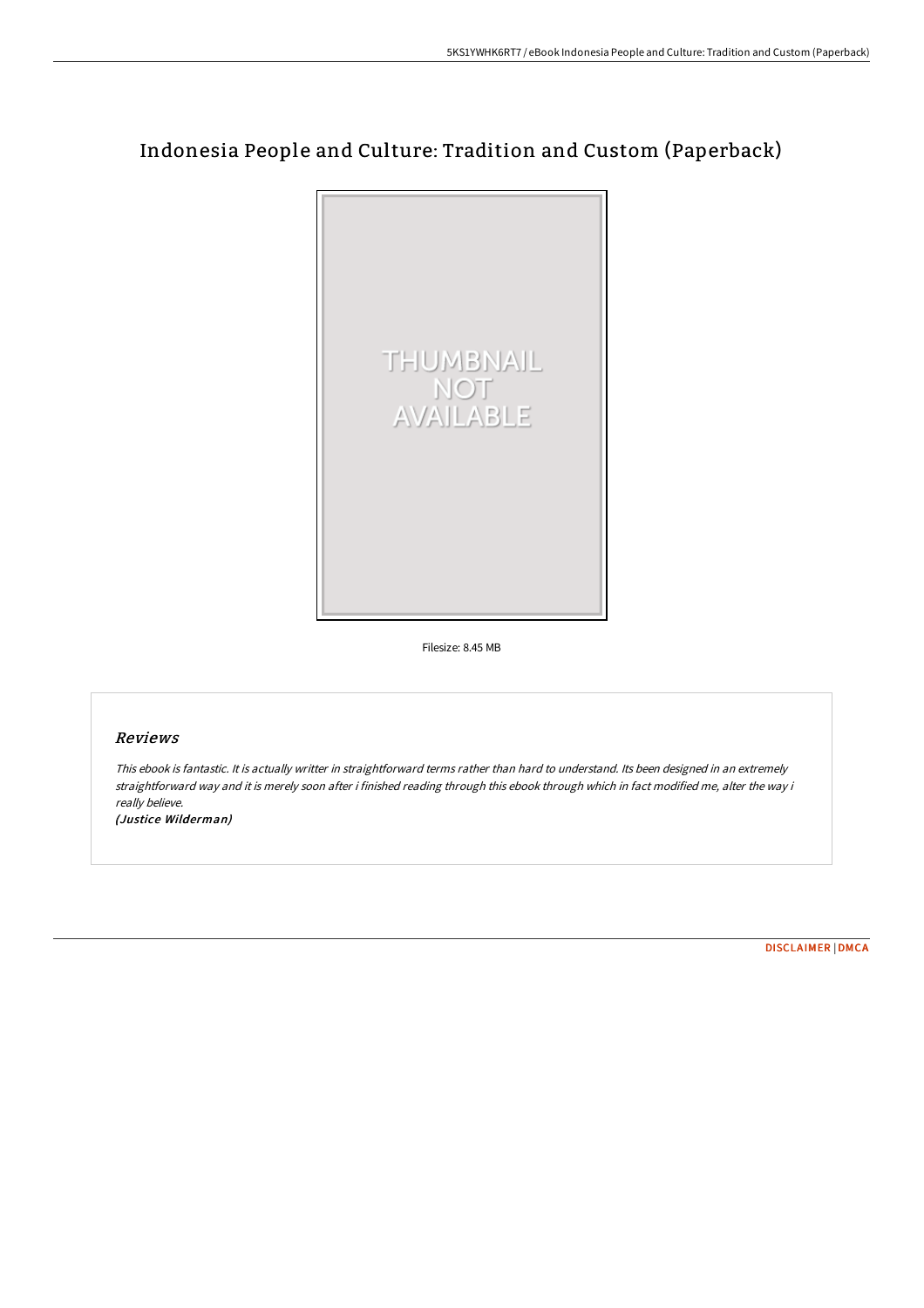# INDONESIA PEOPLE AND CULTURE: TRADITION AND CUSTOM (PAPERBACK)



Createspace Independent Publishing Platform, 2018. Paperback. Condition: New. Language: English . Brand New Book \*\*\*\*\* Print on Demand \*\*\*\*\*.Indonesia people and Culture. Tradition and Custom. Culture Religion of Indonesia. The present day culture of Indonesia is an outcome of the interplay of age-old- traditions from the time of early migrants and the Western thought brought by Portuguese traders and Dutch colonists. The basic principles, which guide life include the concepts of mutual assistance or gotong royong and consultations or musyawarah to arrive at a consensus or mufakat. Derived from rural life, this system is still very much in use in community life throughout the country. Though the legal system is based on the Old Dutch penal code, social life as well as the rites of passage is founded on customary or adat law, which differs from area to area. Adat law has been instrumental in maintaining gender equality in Indonesia. Indonesian art forms are greatly influenced by religion. The famous dance dramas of Java and Bali are derived from Hindu mythology and often feature fragments from the Hindu epics such as Ramayana and Mahabharata. The crafts of Indonesia vary in both medium and art form. As a whole the people are artistic by nature and express themselves on canvas, wood, metals, clay and stone. The batik process of waxing and dyeing originated in Java centuries ago and classic designs have been modified with modern trends in both pattern and technology. There are several centres of Batik in Java, the major ones being Yogyakarta, Surakarta, Pekalongan and Cirebon. Indonesia is rich in handicrafts. Various forms of handicrafts practiced are: woodcarvings for ornamentation and furniture, silverwork and engraving from Yogyakarta and Sumatra; filgree from South Sulawesi and Bali with different styles of clay, sandstone and wood sculptures. These are but a few...

Read Indonesia People and Culture: Tradition and Custom [\(Paperback\)](http://techno-pub.tech/indonesia-people-and-culture-tradition-and-custo.html) Online B Download PDF Indonesia People and Culture: Tradition and Custom [\(Paperback\)](http://techno-pub.tech/indonesia-people-and-culture-tradition-and-custo.html)